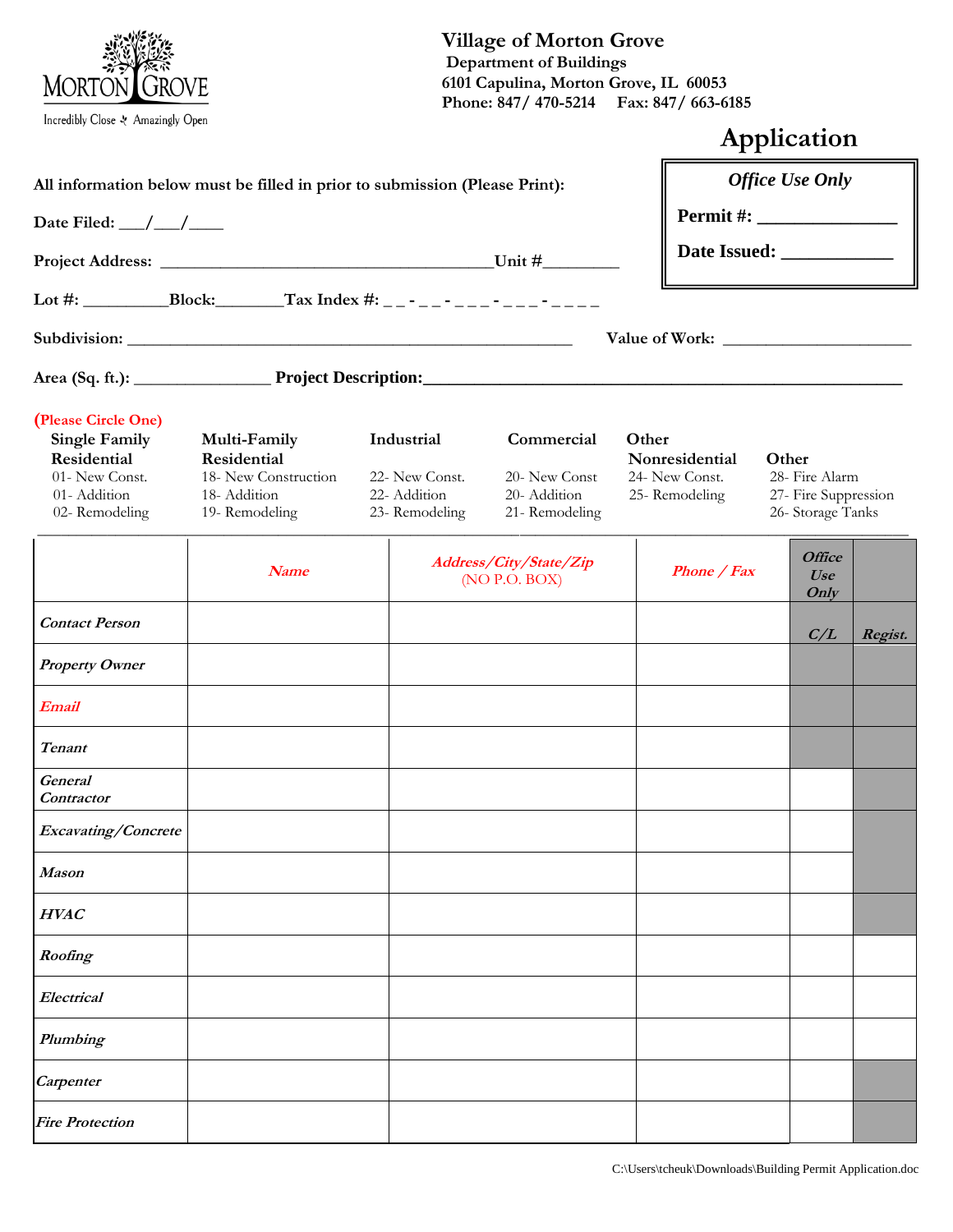#### **Requirements for Residential:**

*Required Submissions -* This application must be accompanied by the following:

- o Plat of Survey (5)
- o Plot Plan (5)
- o Construction Plans (5 sets)

*Required Approvals -* Before a Permit is granted, approval is required for the following:

- o Building
- o Electrical
- o Plumbing
- o Public Works
- o Engineering

*Required Inspections -* When this permit is approved, the following inspections will be made.

 The applicant is required to request these inspections at least (24) twenty four hours in advance, and their Authorized agent must be present.

- - o Foundation Drain Tile Insulation
	-
- o Water Service Driveway
- 
- o Footings Rough Framing, Electrical, Plumbing o Sewer Garage Floor o Grade Elevations Final Building, Electrical, Plumbing, Mechanical
	- Final Engineering (RFI –MSD)

## **Requirements for Multifamily:**

*Required Submissions –* This application must be accompanied by the following:

- o Plat of Survey (5)
- o Plot Plan (5)
- o Construction Plans (5 sets)

*Required Approvals –* Before a Permit is granted, approval is required for the following:

- o Building
- o Electrical
- o Plumbing
- o Health
- o Public Works
- o Appearance
- o Community Development
- o Engineering
- o Sanitary District Permit
- o Police Crime Prev.
- o Fire Prev.

 *Appearance Code –* Any deviations from the issued APPEARANCE CERTIFICATE must be approved by the Appearance Commission. This includes changes in material, style, design, and color.

*Required Inspections –* When this permit is approved, the following inspections will be made. The applicant is required to request these inspections at least (24) twenty four hours in advance, and their authorized agent must be present.

- o Footings Landscaping /Appearance o Foundation Drain Tile Final Building, Electrical, Plumbing o Grade Elevations Final Fire Prevention o Sewer Elevator o Water Service Final Engineering (RFI – MSD) o Rough Framing, Electrical, Plumbing Final Electrical, Plumbing, Mechanical, Fire Prev. (**Each Unit)**
- $\mathcal{C}$ o Insulation Certificate of Occupancy (**Each Unit)** o Garage Floor Finalize Permit
- o Concrete Pre-Pour o Parking Lot

o Electric Service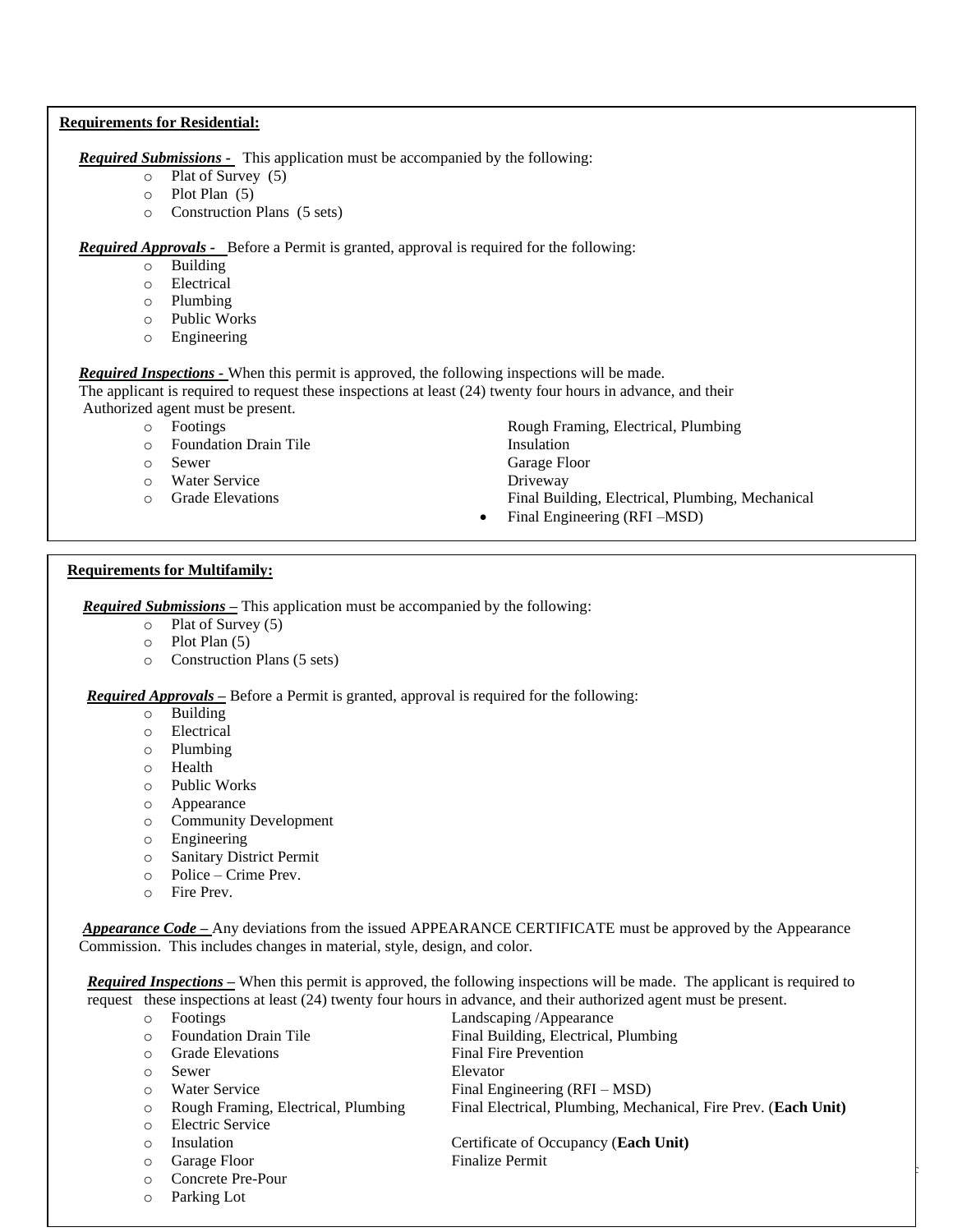#### **Requirements for Commercial / Industrial / Other Nonresidential:**

*Required Submissions –* This application must be accompanied by the following:

- o Plat of Survey (5 )
- o Plot Plan (5)
- o Construction Plans (5 sets)

*Required Approvals –* Before a Permit is granted, approval is required for the following:

- o Building
- o Electrical
- o Plumbing
- o Health
- o Public Works
- o Appearance
- o Community Development
- o Engineering
- o Sanitary District Permit
- o Police Crime Prev.
- o Fire Prev.

 *Appearance Code –* Any deviations from the issued APPEARANCE CERTIFICATE must be approved by the Appearance Commission. This includes changes in material, style, design, and color.

*Required Inspections –* When this permit is approved, the following inspections will be made. The applicant is required to request these inspections at least (24) twenty four hours in advance, and their authorized agent must be present.

o Footings Landscaping /Appearance o Foundation Drain Tile Final Building, Electrical, Plumbing o Grade Elevations Final Fire Prevention o Sewer Elevator o Water Service Final Engineering (RFI – MSD) o Rough Framing, Electrical, Plumbing Final Electrical, Plumbing, HVAC, Fire Pre. **(Each Unit)** o HVAC Certificate Of Occupancy **(Each Unit)** o Electric Service Finalize Permit o Insulation o Garage Floor Concrete Pre-Pour o Parking Lot

#### **Other:** *Fire Sprinklers, Fire Alarm Systems, Storage Tanks –*

*Required Approvals-* Before a permit is granted, approval is required for the following: Public Works, Electrical, Fire Prevention

*Schedule Inspections-*The applicant is required to schedule Fire Prevention Bureau inspections at least 48 hours in advance, and their authorized agent must be present. Inspections may be scheduled by calling the FPB at 847-470-5226.

## **PROCEDURAL CONTROL**

The Procedural Control regulation establishes a 14 calendar day review period for departments and commissions to submit comments or approvals. The review period begins upon written notification to departments that a valid building permit application has been received. Time extensions may be granted to accommodate review by full commissions and to departments due to extenuating circumstances. Time extensions may also be granted if applicant has failed to provide requested documents.

#### **J.U.L.I.E.**

 $\overline{a}$ 

Arrangements shall be made for adequate protection against interference with underground utilities by calling J.U.L.I.E. 1-800-892-0123 and MORTON GROVE PUBLIC WORKS 847/ 470-5235 AT LEAST 48 HOURS BEFORE EXCAVATING OR DIGGING.